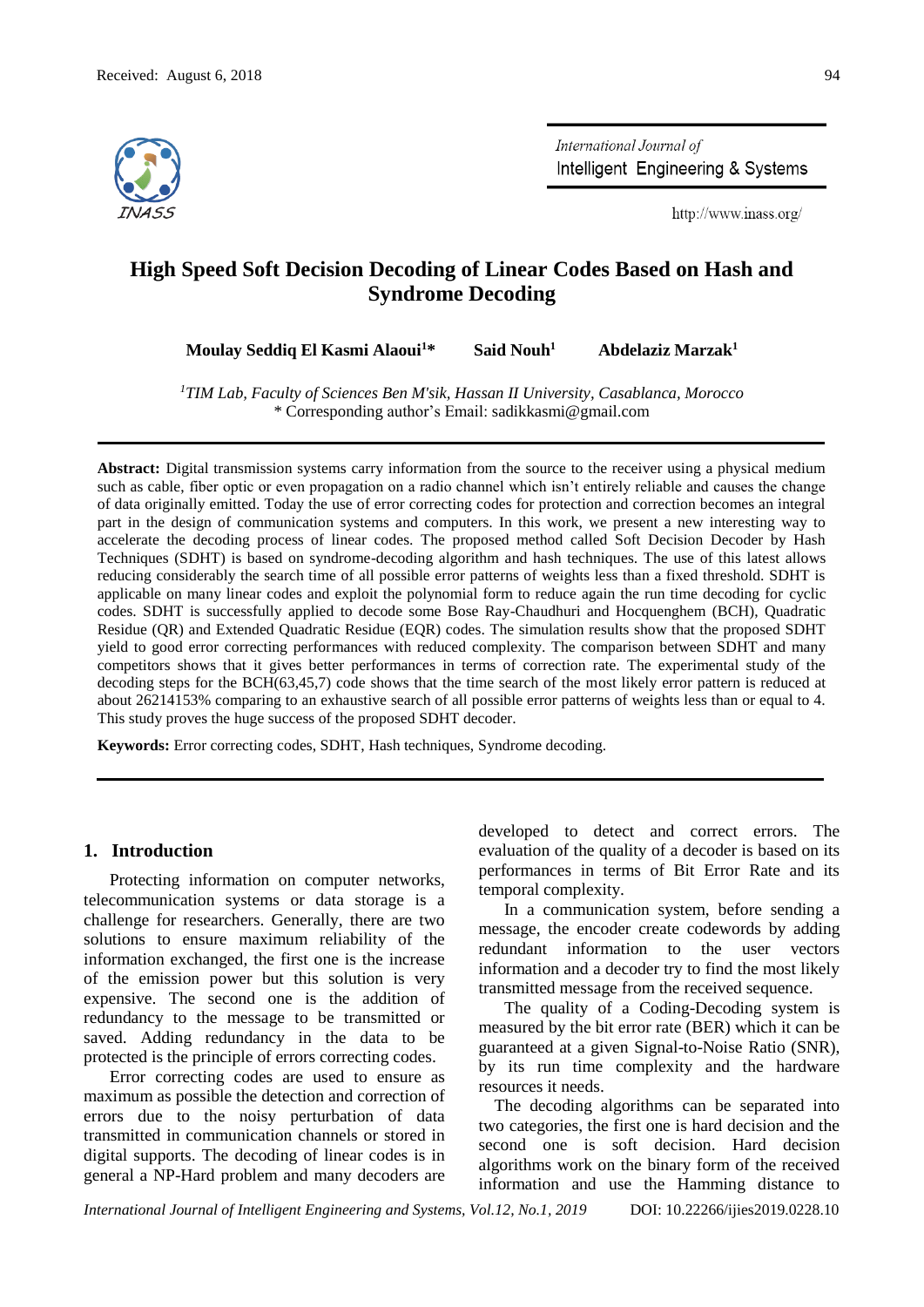decode, in contrast soft decision algorithms work directly on the received symbols and generally they use the Euclidian distance as a metric to decide the most likely transmitted codeword [1].

A linear code of length n and dimension k is a linear subspace C with dimension k of the vector space  $F_q$ <sup>m</sup> where  $F_q$  is the finite field with q elements. Generally a linear code is denoted by  $C(n, k, d)$ where d is the minimum distance between all distinct vectors of C. These vectors are called codewords, they are found using a generator matrix G or generator polynomial g. From d we can deduce the error correcting capability of a code C denoted by t and defined by  $t = \left| \frac{d-1}{2} \right|$  $\frac{1}{2}$ . We distinguish cyclic and non-cyclic codes; a cyclic code is a block code in which the cyclic permutation of any codeword gives another codeword that belongs to C.

In this paper, we present a Soft In Hard Out decoder, called Soft Decision Decoder by Hash Techniques (SDHT) which permits to rapidly correct all errors of weight less than or equal to a fixed threshold s. The proposed SDHT is based on syndrome-decoding algorithm and hash techniques. The use of this latest allows reducing considerably the search time of all possible error patterns of weights less than to a fixed threshold. SDHT is applicable on many linear codes and exploit the polynomial form to reduce again the run time decoding for cyclic codes. SDHT is successfully applied to decode some BCH, QR and EQR codes. The simulation results show that the proposed SDHT yield to good error correcting performances with reduced complexity.

The remainder of this paper is structured as follows. In section 2 we present some decoding algorithms as related works. In section 3 we present the proposed decoding algorithm. In section 4, we present the simulation results of the proposed decoder and we make a comparison with other ones. In the fifth section, we present a comparison of the complexity between SDHT and other competitors. Finally, a conclusion and possible future directions of this research are outlined in section 6.

# **2. Related works**

Recently, several method deal the hard decision decoders algorithms have been published. Among the different methods developed, NESWDA (New Efficient Syndrome-Weight Decoding Algorithm) presented in [2] used to decode up to five errors for a binary systematic Quadratic Residue QR(47,24,11) code. This method is based on the weight of syndromes and proprieties of cyclic codes;

for the same code the authors of [3], have developed a Cyclic Weight (CW) algorithm for decoding. Also for the same code, in [4] the authors have presented a table lookup decoding algorithm to decode up to five errors. An approach based on the link between syndromes and correctable errors pattern is developed by using hash techniques [5]; in [6], the authors have presented an algebraic decoding algorithm to correct all patterns of four or fewer errors in the binary QR (41, 21, 9) code. In [7] the authors have proved that the extended quadratic residue binary codes are the only nontrivial extended binary cyclic codes that are invariant under the projective special linear group (PSL). In [8] a decoding of quadratic residue codes by using hashing search to determine error patterns is proposed. The authors of [9] introduced the Lagrange interpolation formula to calculate the needed primary unknown syndrome for the binary QR code and proposed hardware architecture to implement it; also, they decoded some binary QR codes by using the developed Berlekamp-Massey (BM) algorithm and Chien search.

For BCH codes we find a performances and comparative study between the BCH(15, 7, 2) and BCH(255, 231, 3) codes realized by the authors of [10]. In [11], the authors have proposed a performances study and a synthesis of some new algorithms developed in this field, for Reed Solomon (RS), BCH and Low Density Parity Check Codes(LDPC). In [12] a deep learning method to improve belief propagation algorithm was proposed, by attribution of weights to the edges of the Tanner graph the authors generalized the standard belief propagation algorithm. In [13] the authors have presented an iterative hard decision decoding algorithm for binary linear block codes over a binary symmetric channel (BSC). In [14-17] several hard decision decoders based on genetic algorithms (GA) are developed, the first one is the HDGA (Hard decision Decoder based on Genetic Algorithms) [14], the second one is the Bit Flipping decoding algorithm (BF) [15, 16] developed initially for LDPC codes and generalized after on linear block codes, its principle is the verification of many orthogonal equations. In [17], a decoder called ARDecGA (Artificial Reliabilities based Decoding algorithm by Genetic Algorithms) is presented; it uses a generalized parity check matrix to compute a vector of artificial reliabilities of the binary received sequence h and it exploits a genetic algorithm to find the maximum likelihood binary word to this vector. The algebraic hard decision decoder [18, 19] of Berlekamp-Massey is based on compute of syndromes and it has an efficient mechanism to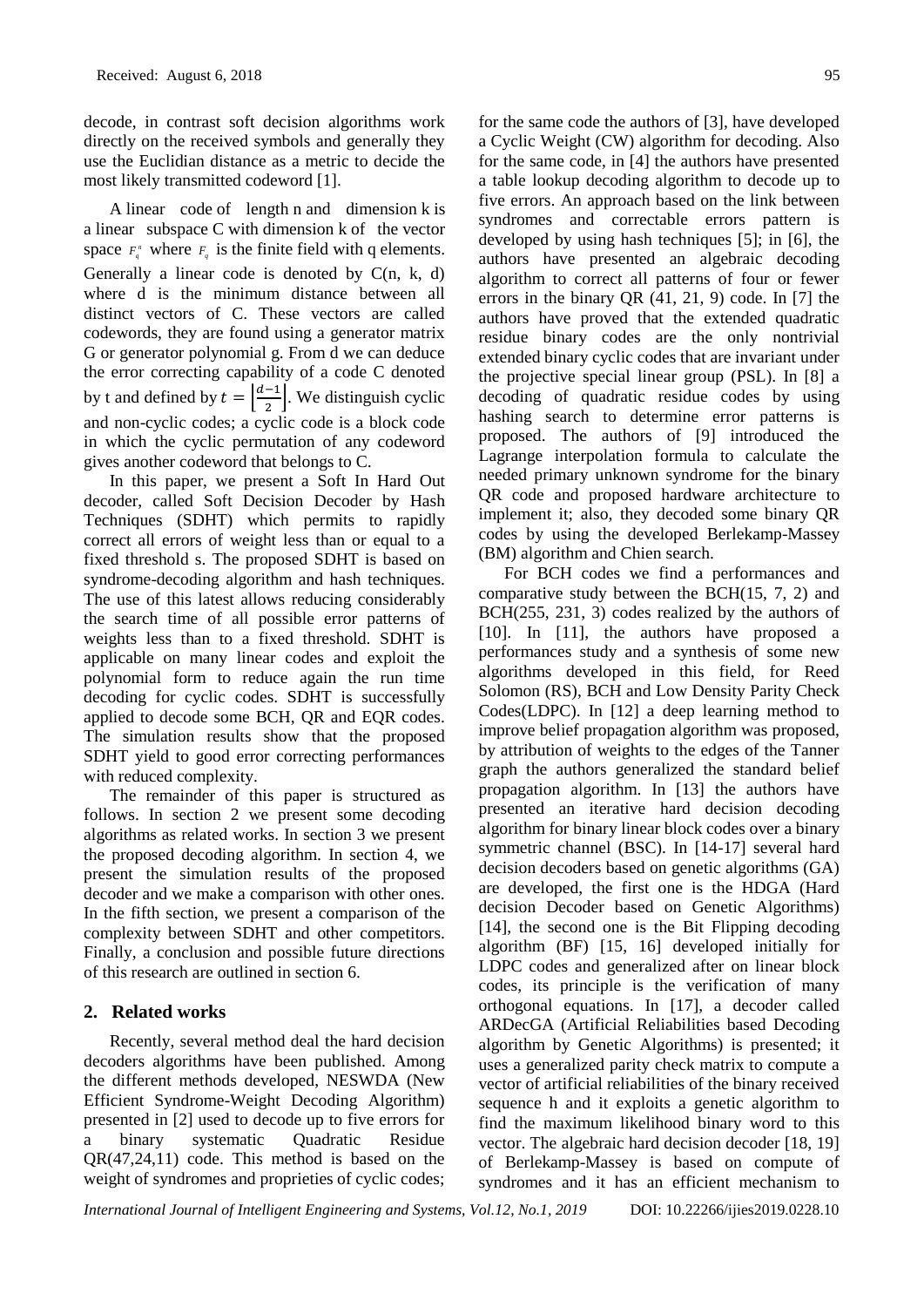localize all corrigible errors, it is applicable on BCH codes. Another version of this last decoder is adapted for Quadratic residue codes [20]. In [21] we have presented two new fast and efficient hard decision decoders based on hash techniques for real time communication systems. The first one called HSDec with temporal complexity very low comparing to competitors but requires more memory space comparing to the second one whose was called HWDec, contrariwise this latest requires more run time but low memory space.

There are also several works that are interested in Soft Decision Decoders like the Soft Decoder (SD1) applied for BCH codes in Wireless Body Area Networks (WBAN) which presented in [22]. It is based on test and syndrome computing to find the error positions. Another Soft BCH decoder (SD2) was presented in [23] to improve hardware complexity and better error correcting capability. In [24], the authors have presented a Soft In-Hard Out (SIHO) version of the MacWilliams's permutation decoding algorithm (McPD) called Soft Permutation Decoding Algorithm (SPDA). In [25] authors have proposed an iterative decoding version of SPDA. In [26], Shim have proposed a forward error correction codes in communication channels to facilitate selfsynchronization of digital communication systems. In [27] a compact Genetic Algorithms with larger tournament (cGA) is used to propose two dual domain Soft Decision decoders.

The Chase-2 decoding algorithm [28] is a decoder that uses a list of most likely error patterns. The main idea behind this decoder is to use a hard decision decoder (HD) in  $2<sup>t</sup>$  times. The complexity of Chase-2 decoder is then of order 2<sup>t</sup>*O*(HD), the choice of HD impacts considerably the total complexity of the decoder. In [29], we have presented a soft decision decoding version the decoders presented in [21] by using the Chasing technique.

Unlike most competitors, SDHT is applicable to cyclic and non-cyclic linear codes, exploits the generator polynomial to further reduce the complexity of cyclic codes. Has an error correcting capability extended, gives better performance compared to some known decoders in the field and has a reduced time complexity.

# **3. The proposed decoding algorithm: Soft decision decoder by hash techniques (SDHT)**

The syndrome decoding algorithm is used to decode linear codes; its main idea is to compute the syndrome of a binary word to determine whether an alteration has occurred or not, and if yes in which positions. A codeword  $c(x) = c_0 + c_1 x + \cdots$  $c_{n-1}x^{n-1}$  is the product of the generator matrix G and the vector associated with the message to be transmitted  $\vec{m} = (m_0, m_1, \dots, m_{k-1})$ . When the codeword  $\vec{c}$  is sended through a noisy channel, the receiver receives a sequence  $r(x) = r_0 + r_1 x + \cdots$  $r_{n-1}x^{n-1}$  that corresponds to the sum of the c(x) and an errore(x) =  $e_0 + e_1x + \dots + e_{n-1}x^{n-1}$ .

$$
\vec{r} = \vec{c} + \vec{e} \tag{1}
$$

To verify if there are errors during a transmission operation or not we compute the syndrome of the received sequence as follows.

$$
S(\vec{r}) = S(\vec{c}) + S(\vec{e}) = r.HT
$$
 (2)

With  $H<sup>T</sup>$  is the transpose of a parity check matrix of the code.

According to the value of  $S(\vec{r})$ , two cases are treated:

 $\checkmark$  If the syndrome is Null, this means that most likely, the received sequence corresponds to the codeword sent by the transmitter.

 $\checkmark$  Otherwise, the received sequence  $\vec{r}$ , does not correspond to the codeword  $\vec{c}$  sent by the transmitter; in this case, it is necessary to look for a minimal weight error pattern having syndrome equal to that of the received sequence.

The search operation of the error pattern that corresponds to the received sequence requires the prior storage of all error patterns of weight less than or equal to the threshold s  $(s \geq t)$ , in a table whose dimension grow in size relatively with s, k and n. To alleviate the search of a codeword in the hash table (TH) we propose the use of the hash techniques by storing each error pattern in the line of number equal to the decimal value of its syndrome; and when the receiver receives a sequence it accesses directly to the error patterns corresponding to the decimal value of its syndrome. Precisely, the proposed hash function has the following algorithm.

| Function hash (SY, POW2)                                      |  |  |  |
|---------------------------------------------------------------|--|--|--|
| $n-k-1$                                                       |  |  |  |
| $POW2[j].$ $SY[n-k-1-j]$<br>$m \leftarrow \ \rangle$<br>$i=0$ |  |  |  |
| Return (m)                                                    |  |  |  |
| End Function                                                  |  |  |  |

The proposed decoder can correct up to s errors, which mean we have to store more than one error pattern in each line of TH. The common points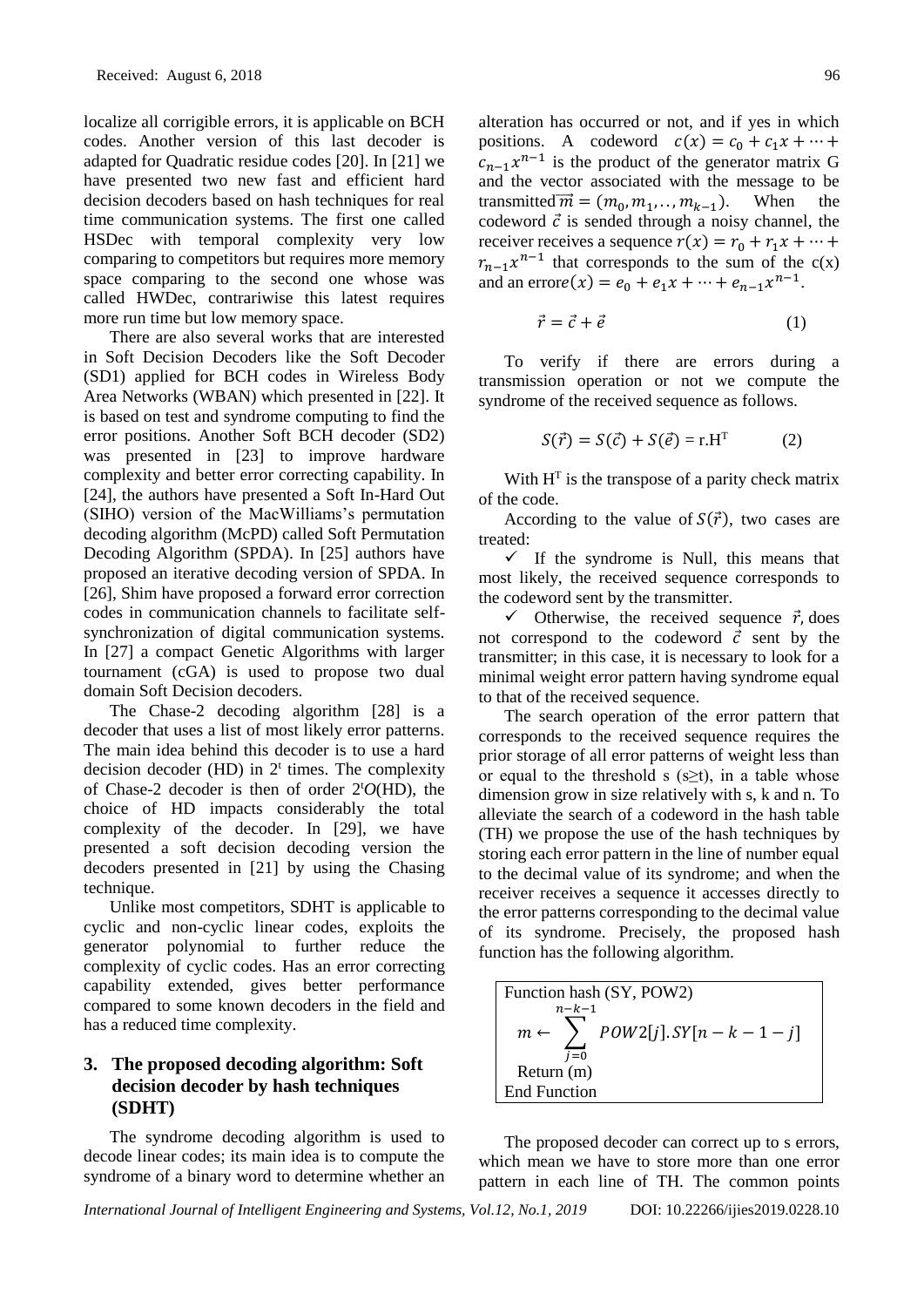between the errors pattern stored in the line number m are:

- $\checkmark$  Their error number is less than or equal to s
- $\checkmark$  They even have a syndrome of hash value equal to m=hash(Syndrome(e))

Remark: In general, there are some syndromes which don't correspond to any corrigible error pattern; in these cases we propose to add the zero vector in the corresponding line in the table TH.

Example: Preparation of TH for BCH(7,4,3) code.

# **Case of s=t**

For example s=t=1. In this case, there are  $1 +$  $\sum_{i=1}^{s} C_n^i = 8$  error patterns.

Table 1 explains the process used to fill the hash table TH for  $BCH(7,4,3)$  code in the case where s=t=1. Table 2 presents its used version in the SDHT algorithm. Then the table TH is as Table 2.

Table 1. The used process to fill the hash table TH for BCH(7,4,3) code

| Line   | <b>Error</b> | $S = Symdrome(e)$<br>$=$ e.H $^T$ | $m = hash(S)$ |
|--------|--------------|-----------------------------------|---------------|
| number | pattern e    |                                   |               |
|        | 0000000      | 000                               |               |
|        | 0000001      | 001                               |               |
| 2      | 0000010      | 010                               |               |
| 3      | 0100000      | 011                               | 3             |
|        | 0000100      | 100                               |               |
|        | 0001000      | 101                               |               |
| б      | 1000000      | 110                               |               |
|        | 0010000      |                                   |               |

| Table 2. The used form of TH in the SDHT algorithm for |  |
|--------------------------------------------------------|--|
| BCH $(7, 4, 3)$ code, where s=1                        |  |

| Line number | Error pattern e |
|-------------|-----------------|
|             | 0000000         |
|             | 0000001         |
| 2           | 0000010         |
| 3           | 0100000         |
|             | 0000100         |
| 5           | 0001000         |
| h           | 1000000         |
|             | 0010000         |

Table 3. The used form of TH in the SDHT algorithm for BCH  $(7, 4, 3)$  code, where s=2

| Line<br>number | Error pattern e |         |         |         |
|----------------|-----------------|---------|---------|---------|
| 0              | 0000000         |         |         |         |
| 1              | 0010000         | 0000110 | 0100001 | 1001000 |
| $\mathfrak{D}$ | 0100000         | 0001100 | 1000010 | 0010001 |
| 3              | 0000001         | 0110000 | 0001010 | 1000100 |
| 4              | 1000000         | 0100010 | 0011000 | 0000101 |
| 5              | 0001000         | 0100100 | 0000011 | 1010000 |
| 6              | 1100000         | 0000010 | 0001001 | 0010100 |
| 7              | 0000100         | 0010010 | 1000001 | 0101000 |

#### **Case of s≥t:**

For example  $s=t+1=2$ . In this case, there are  $1+$  $\sum_{i=1}^{s} C_n^i = 29$  error patterns. In this case Table 3 simulates the state of the TH table.

The SDHT algorithm works as follows:

#### 1 Inputs

- **r**: non binary word to decode of length **n**.
- **s**: error correction threshold.
- The parity check matrix **H** or the generator polynomial  $h(x)$  of the dual code.
- **TH**: the hash table of  $2^{n-k}$  rows.

**Lenghts**: a table of  $2^{n-k}$  rows and 1 column, wich contains in each position i the number of error patterns of weight less than or equal to s for whose the decimal form of the syndrome is equal to i.

- **POW2**: the vector of **n-k** columns that contains in each position **i** the value of the 2<sup>*i*</sup>
- 2 Output: The decided codeword c.

| 3  | Begin |                                        |
|----|-------|----------------------------------------|
| 4  |       | h $\leftarrow$ the binary version of r |
| 5  |       | c←h                                    |
| 6  |       | De—infinity // a big value             |
| 7  |       | Compute the syndrome SY of h.          |
| 8  |       | $m + hash(SY, POW2)$                   |
| 9  |       | For i:=1 to <b>Lenghts</b> [m] do      |
| 12 |       | $R \leftarrow h \oplus TH[m][i]$       |
| 13 |       | $d \leftarrow Ed(R, r)$                |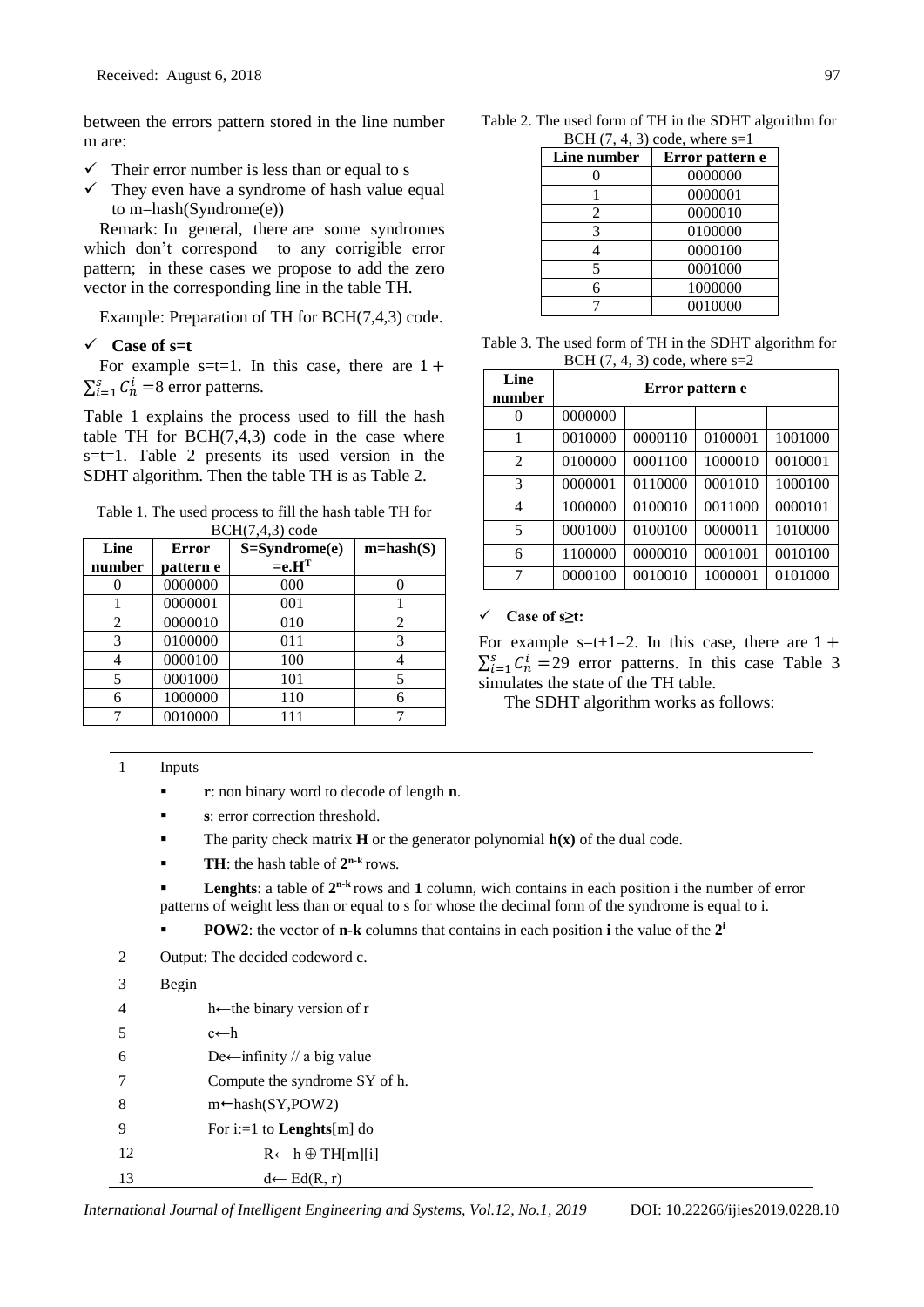| 14 |     | if d <de th="" then<=""><th></th></de> |  |
|----|-----|----------------------------------------|--|
| 15 |     | $c \leftarrow R$                       |  |
| 16 |     | $De\leftarrow d$                       |  |
| 18 |     | End if                                 |  |
| 19 |     | End for                                |  |
| 20 | End |                                        |  |

With the use of the hash function, the search of the line that contains all possible error vectors of weight less than or equal to s is directly determined and the closest codeword to the received sequence can be easily found. This idea reduces considerably the search time and therefore the decoding process.

### **Remarks:**

 $\checkmark$  The Euclidian distance is the metric noted Ed(h, r) between the hard vector h= $\{v_1, v_2,$  $..., v_n$ ,  $v_i \in [0,1]$  and the real vector  $r = \{r_1, r_2, \ldots, r_n\}$ …, rn} calculated by the following formula:  $Ed(h, r) = \sum_{i=1}^{n} (-1)^{h_i} * r_i$ 

 The codewords are modulated by a BPSK (Binary Phase Shift Keying) modulator and transmitted over an AWGN (Additive Weight Gaussian Noise) channel. When the non-binary vector r received, the demodulator prepares a hard version h for r by the follows formula.

$$
h_i = \begin{cases} 1, & if r_i \ge 0 \\ 0, & if r_i < 0 \end{cases} \quad (i=1, \dots, n) \tag{3}
$$

# **4. Simulation results and comparison with other decoders**

In this section, we give the results of the proposed decoder SDHT for some linear codes with a comparison with other decoding algorithms over the AWGN channel. The error correcting performances will be represented in terms of Bit Error Rate (BER) in each Signal to Noise Ratio  $(SNR=E_b/N_0)$ . Table 4 gives the simulations parameters.

If the data are transmitted without coding in the sending step and without correction in the receiving step over AWGN channel then the BER reaches the value  $10^{-5}$  at the SNR=9.6 dB.

| Table 4. Default simulation parameters. |  |
|-----------------------------------------|--|
|-----------------------------------------|--|

| <b>Simulation parameters</b>         | value |
|--------------------------------------|-------|
| Minimum number of residual bit in    | 200   |
| errors                               |       |
| Minimum number of transmitted blocks | 1000  |

Fig. 1 (a) and (b) represent respectively the performances of SDHT for some RQ codes of length up to 31 and for some EQR codes of length up to 48 for different thresholds. It shows that the gain of coding is about 4 dB for OR  $(31, 16, 7)$ , EOR  $(24, 16, 7)$ 12, 8) and EQR (32, 16, 8) codes with the threshold  $s=6$ .

Fig. 2 (a) and (b) represent the performances of SDHT for some BCH codes of length up to 63 for different thresholds. It shows that the gain of coding is more than 4 dB for BCH  $(31, 16, 7)$  with s=7, about 3 dB for BCH (63, 57, 3) with  $s=4$  and about 4 dB BCH (63, 51, 5) with s=5.



Figure.1 Performances of SDHT for: (a) QR codes of length up to 31 and (b) EQR codes of length up to 48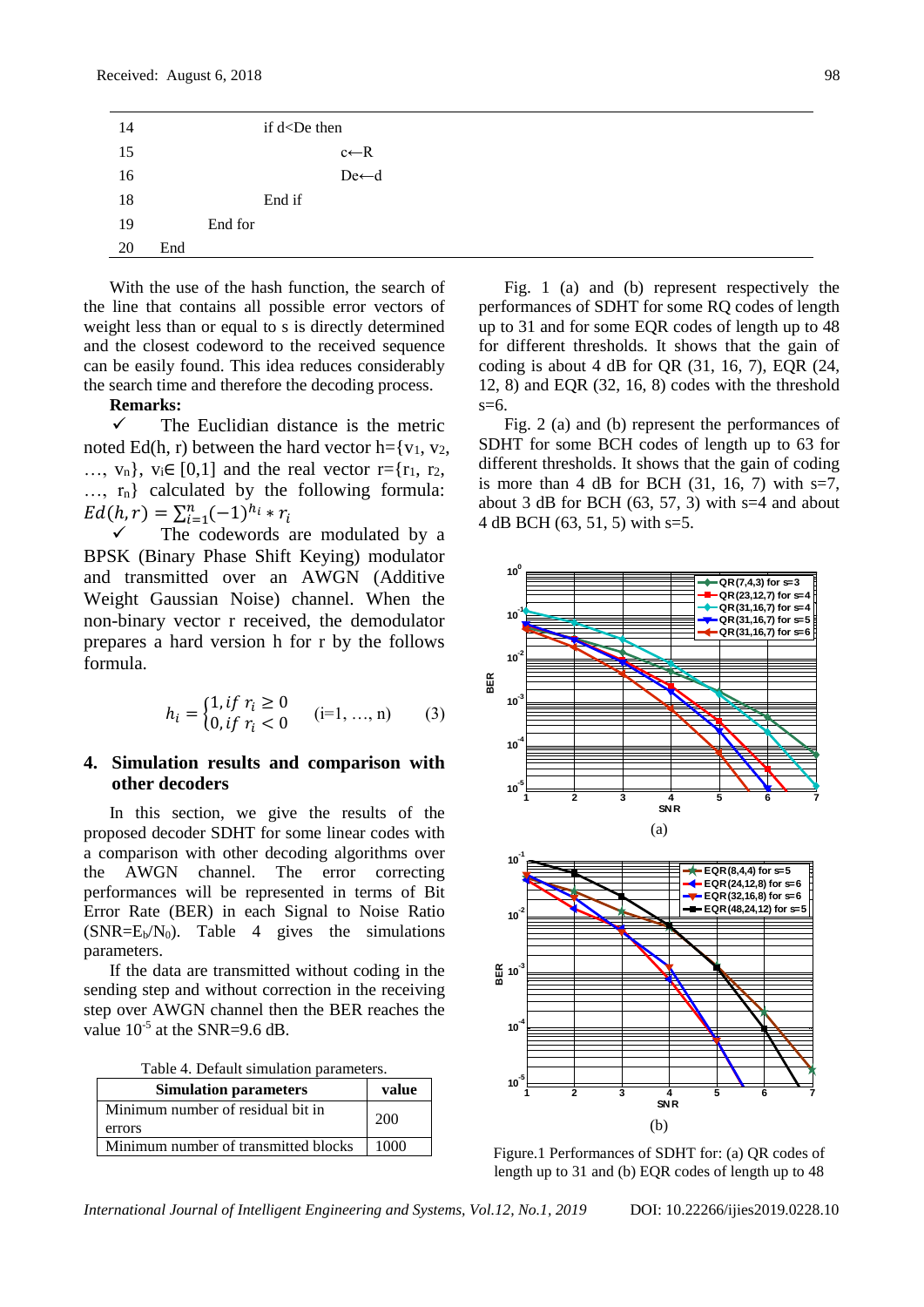

Figure.2 Performances of SDHT for some BCH codes of length: (a) 31 and (b) 63

Fig. 3 (a) and (b) represent the performances of SDHT for some BCH codes of length 127, 255 and 511 for different thresholds. It shows that the gain is about 3 dB for BCH (127, 113, 5) with s=3.

From these figures, we deduce that we find very good results with the increase of s. For example for the BCH(63,51,5) with  $s=5$  the gain is about 0.2 dB comparing to the same code with s=4 and for the BCH( $63,45,7$ ) with s=4 the gain is more than 0.3 dB comparing to the same code with s=4.

Fig. 4 (a) presents a comparison of the performances of the proposed decoder SDHT, SD1[22], OSD-1[30], Maini [32], DDGA [33] and S2W2Dec [34] decoders for BCH(63, 51, 5) code, this figure shows that our decoder passes absolutely the competitor SD1 and it has the same performances comparing to other decoders. In Fig. 4(b) we present, a comparison of the performances of the proposed decoder SDHT and a soft decoder called SPDA[24] for the EQR (24,12,8), this figure shows that our decoder passes relatively the SPDA for this code.



Figure.3 Performances of SDHT: (a) for some BCH codes of length 127 and (b) for some BCH codes of length 255 and 511

In Fig. 5 (a) we present a comparison of the performances of SDHT, Chase-HSDec [29], Chase-PD and SPDA for the EQR(32,16, 8) code. It shows that the proposed SDHT passes remarkably the concurrent.

Fig. 5 (b) presents a comparison of the performances of SDHT and cGAD [27] for the BCH(63, 45, 7) code. This figure shows that our decoder passes absolutely the cGAD decoder.

In Fig. 6, we present a comparison of the performances of the proposed SDHT, Chase-HSDec, Maini, OSD-1 and DDGA for BCH(31, 26, 3) and BCH(31, 21, 5) code. This figure shows that the proposed SDHT passes remarkably Chase-HSDec and it has the same performances comparing to Maini, OSD-1 and DDGA decoders.

In Fig. 7, we present a comparison of the performances of the proposed SDHT, Chase-HSDec, Maini, OSD-1 and Aut-DAG [35] for BCH(31, 16, 7). This figure shows that the proposed SDHT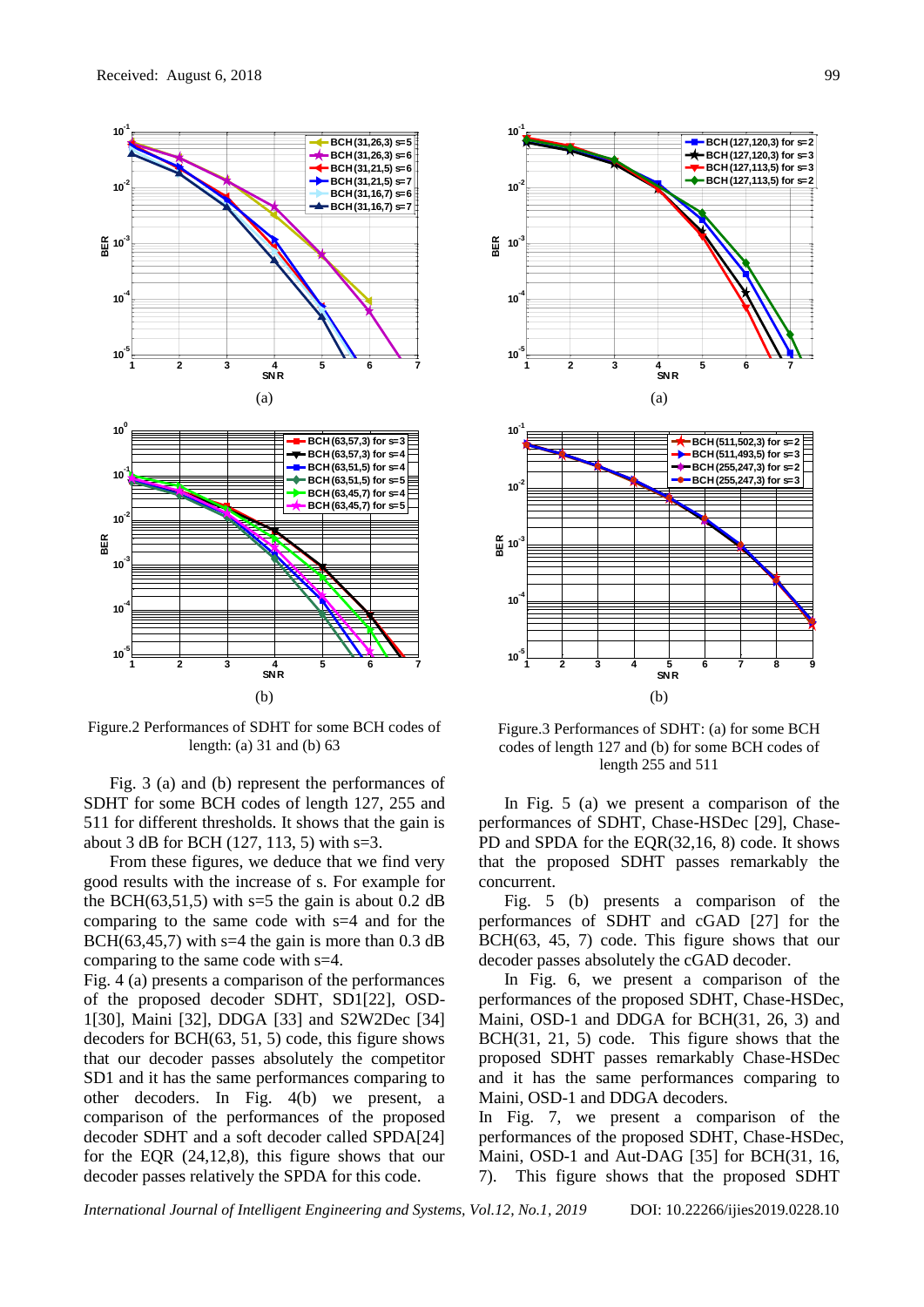passes remarkably Chase-HSDec and it has the same performances comparing to Maini, OSD-1 and Aut-DAG decoders.



Figure.4 Comparison of the performances of the proposed SDHT with (a) SD1, Maini, OSD-1, DDGA and S2W2Dec for BCH(63,51,5) code; (b) SPDA for EQR(24,12,8) code.





Figure.5 Comparison of the performances of the proposed SDHT with, (a) Soft-PD, Chase-PD, Chase-HSDec for EQR (32,16,8) code; (b) cGAD for BCH(63,45,7) code.





Figure.6 Comparison of the performances of the proposed SDHT, Chase-HSDec, Maini, OSD-1 and DDGA (a) for BCH(31, 26, 3); (b) for BCH(31,21,5) code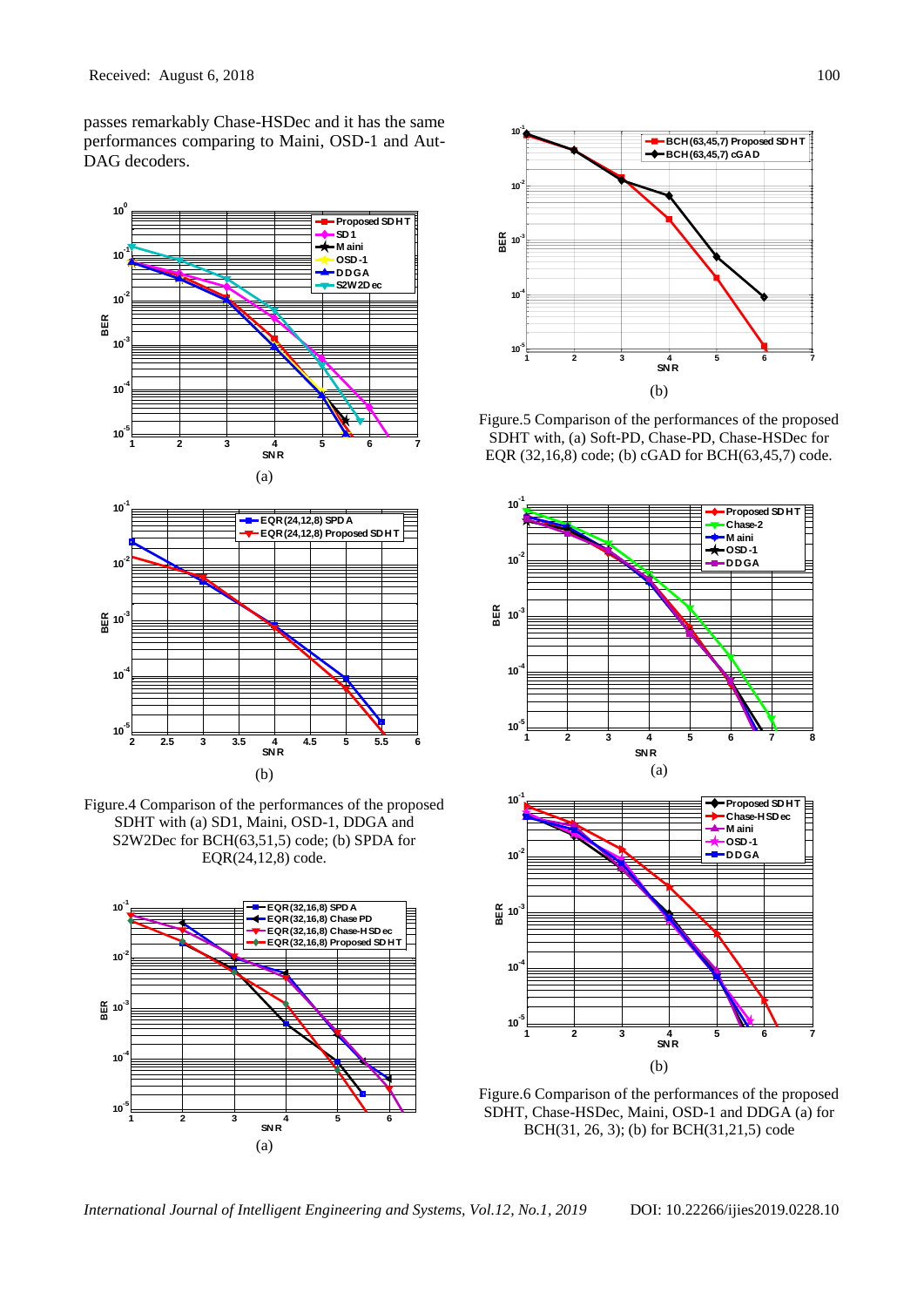

Figure.7 Comparison of the performances of the proposed SDHT, Chase-HSDec, Maini, OSD-1 and Aut-DAG for BCH(31, 16, 7) code.

#### **5. Study of complexities**

For linear codes, the complexity of coding is  $O(n,k)$ ; for cyclic codes, the use of the generator polynomial in encoding yield to alleviate the complexity to  $O(log(n).log(n-k))$  [14]. We note that in this paper we use the systematic encoding for which the syndrome of a received word h is equal to the sum of its parity digits and the parity check digits recomputed by re-encoding the information part of h [36]. So, the complexity of syndrome computation is *O(log(n).log(n-k)+n-k)* for cyclic codes *and O(n.k+n-k) for non-cyclic codes*.

The main steps of the SDHT algorithm are:

- $\checkmark$  Syndrome computation whose cost is  $O(log(n).log (n-k) + n-k)$  for the cyclic codes and  $O(n.k + n-k)$  for non-cyclic codes this value is limited by  $O(n^2)$ .
- $\checkmark$  Hash function computation whose cost is of order *O(n-k).*
- $\checkmark$  A repetitive structure "for" which iterates C (C is the maximum length of TH rows) times, each time realizes:
	- The addition of two vectors of size n; so an operation of cost n.
	- The Euclidian distance computation between two vectors of size n; so a cost operation n also. So the cost of the repetitive structure "for" is *O(2nC)*

Then the complexity of SDHT for cyclic codes is  $O(log(n).log (n-k) + 2.n-2.k+2nC)$  and  $O(n^2+2nC)$ for non-cyclic codes.

Table 5 presents the complexities of soft decoders Chase-HSDec[29], OSD-m (for an integer m) [30], Maini[32], DDGA[33], Aut-DAG[35],

Table 5. Complexity of SDHT and other competitors.

| <b>Algorithm</b>                                | <b>Complexity</b>                           |
|-------------------------------------------------|---------------------------------------------|
| Chase-HSDec(cyclic<br>codes)                    | $O(2^{t}(\log(n) \cdot \log(n-k) + 3n-2k))$ |
| Chase-HSDec (linear not<br>cyclic codes)        | $O(2^{t}n^2)$                               |
| SDHT (cyclic codes)                             | $O(log(n).log(n-k)+2n-2k+2nC)$              |
| SDHT (linear not cyclic<br>codes)               | $O(n^2+2nC)$                                |
| OSD-m (cyclic or linear)                        | $O(n^{m+1})$                                |
| Maini (cyclic or linear)                        | $O(N_i.N_g(k.n + log(N_i)))$                |
| DDGA(cyclic or linear)                          | $O(N_i.N_g(k.(n-k) + log(N_i)))$            |
| Aut-DAG (cyclic)                                | $O(Ni.Ng(log(n).log(n-k)))$                 |
| Aut-DAG (linear and not<br>cyclic)              | $O(N_i.N_g.k.n))$                           |
| S2W2Dec(PHR-<br>SPDA)(cyclic)                   | $O(M.n^2 + P.log(n).log(n-k))$              |
| S2W2Dec(PHR-<br>SPDA)(linear and not<br>cyclic) | $O(M.n^2 + P.n.(n-k))$                      |

S2W2Dec<sup>[34]</sup> and SDHT. From this table, we can deduce that the SDHT has a reduced complexity comparing to their competitors and applicable on any linear block codes. N<sub>i</sub> is the population size, N<sub>g</sub> is the number of generations, m is the order of OSD decoder, t is the error correcting capability, P is the number of permutations used in the SPDA decoder and M is the number of dual codewords used in PHR (Partial Hartmann-Rudolf) decoder.

The comparison of complexities of SDHT and their competitors given in Table 5 proves clearly that it is a fastest decoder.

In order to show experimentally the high reduction of complexity in SDHT algorithm, we have studied it for the BCH(63,45, 7) code. For this case, the hash table TH contains  $2^{18} = 262144$  lines (syndromes), the number of error patterns of weights less than or equal to 4 is 637393. The experimental study of the decoding steps of this code showed that the number of error patterns per line in TH varies between 0 and 16, which gives an average value equal to 2.4314 per line. Therefore, for decoding step instead of testing the all 637393 errors patterns, it is sufficient to use only very few number of error patterns specified by the hash function and stored in the corresponding line of TH. For this code, the time search of the most likely error pattern is reduced at about 26214153% comparing to exhaustive search off all possible errors of weights less than or equal to 4.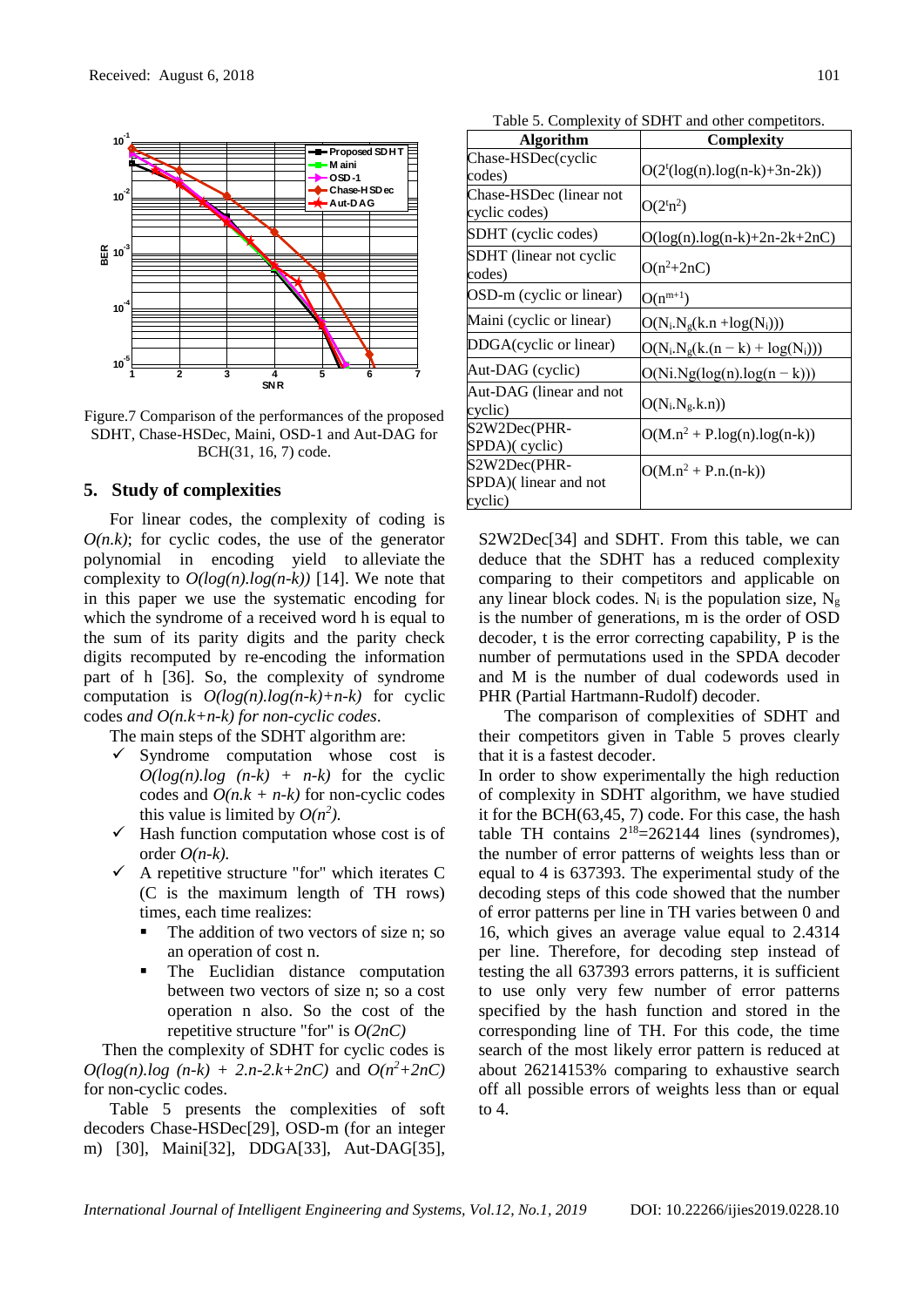# **6. Conclusion and perspectives**

In this article, we have presented a new efficient soft decision decoder SDHT based on the syndrome computing and exploits the hash techniques to accelerate the correction of a received data in telecommunication and storage systems. The simulation results of SDHT applied on BCH, RQ and EQR codes of different lengths show that it guarantees better performances in terms of BER in comparison with some previous known decoders; in addition, the theoretical and experimental study of complexity clearly shows its high speed compared to competitors. We also note that our decoder is applicable on any linear block code for which the error patterns can be stored in memory. The obtained results will encourage us to generalize this decoder for other families of codes like the polar codes, LDPC, …

#### **References**

- [1] G.C. Clark and J.B. Cain, "Error-Correction Coding for Digital Communications", first edition, Springer, New York, 1981.
- [2] Z. Yani, B. Xiaomin, Y. Zhihua, and W. Xusheng, "Decoding of the Five-Error-Correcting Binary Quadratic Residue Codes", *American Journal of Mathematical and Computer Modeling*, Vol.2, No.1, pp. 6-12, 2017.
- [3] T. Lin, H. Lee., H. Chang, and T. Truong, "A cyclic weight algorithm of decoding the (47, 24, 11) quadratic residue code", *Information Sciences*, Vol. 197, pp. 215–222, 2012.
- [4] T. Lin, H. Lee, H. Chang, S. Chu, and T. Truong, "High speed decoding of the binary (47, 24, 11) quadratic residue code", *Information Sciences*, Vol. 180, pp. 4060–4068, 2010.
- [5] C.F. Huang, W.R. Cheng, and C. Yu, "A Novel Approach to the Quadratic Residue Code", In: *Proc. of International Conference on Intelligent Information Hiding and Multimedia Signal Processing*, pp. 187-194, 2017.
- [6] T. Lin, T. Truong, H. Lee, and H. Chang, "Algebraic decoding of the (41, 21, 9) Quadratic Residue code", *Information Sciences,*  Vol. 179, pp. 3451–3459, 2009.
- [7] C. Ding, H. Liu, and D.T. Tonchev, "All binary linear codes that are invariant under PSL2 (n)", *IEEE Transactions on Information Theory,* Vol. 64, No. 8, pp. 5769-5775, 2017.
- [8] Y. Chen, C. Huang, and J. Chang, "Decoding of binary quadratic residue codes with hash

table", *IET Communications,* Vol. 10, No. 1, pp. 122–130, 2016.

- [9] M. [Jing,](http://ieeexplore.ieee.org/search/searchresult.jsp?searchWithin=%22Authors%22:.QT.Ming-Haw%20Jing.QT.&newsearch=true) Y. [Chang,](http://ieeexplore.ieee.org/search/searchresult.jsp?searchWithin=%22Authors%22:.QT.Yaotsu%20Chang.QT.&newsearch=true) J. [Chen,](http://ieeexplore.ieee.org/search/searchresult.jsp?searchWithin=%22Authors%22:.QT.Jian-Hong%20Chen.QT.&newsearch=true) Z. [Chen,](http://ieeexplore.ieee.org/search/searchresult.jsp?searchWithin=%22Authors%22:.QT.Zih-Heng%20Chen.QT.&newsearch=true) and J. [Chang,](http://ieeexplore.ieee.org/search/searchresult.jsp?searchWithin=%22Authors%22:.QT.Jia-Hao%20Chang.QT.&newsearch=true) "A new decoder for binary quadratic residue code with irreducible generator polynomial", In: *Proc. of IEEE 2008 Asia Pacific Conference on Circuits and Systems*, 2008*.*
- [10] M. Elghayyaty, A. Hadjoudja, O. Mouhib, A. El Habti, and M. Chakir, "Performance Study of BCH Error Correcting Codes Using the Bit Error Rate Term BER", *International Journal of Engineering Research and Application*, Vol. 7, No. 2, pp.52-54, 2017.
- [11] A. El idrissi, R. El gouri, A. Lichioui, and H. Laamari, "Performance study and synthesis of new Error Correcting Codes RS, BCH and LDPC Using the Bit Error Rate (BER) and Field-Programmable Gate Array (FPGA)", *International Journal of Computer Science and Network Security*, Vol. 16, No. 5, 2016.
- [12] E. Nachmani, Y. Béery, and D. Burshtein, "Learning to Decode Linear Codes Using Deep Learning", In *Proc. of IEEE 2016 Fifty-fourth Annual Allerton Conference*, 2016.
- [13] M. Esmaeili, A. Alampour, and T. Gulliver, "Decoding Binary Linear Block Codes Using Local Search", In *Proc. of IEEE Transactions on Communications*, Vol. 61, No. 6, 2013.
- [14] A. Azouaoui, I. Chana, and M. Belkasmi, "Efficient Information Set Decoding Based on Genetic Algorithms", *International Journal of Communications Network and System Sciences,*  Vol. 5, No. 7, 2012.
- [15] R. G. Gallager, "Low-Density Parity-Check Codes", *IRE Transactions on Information Theory*, Vol. 8, No. 1, pp. 21–28, 1962.
- [16] R.H. Morelos-Zaragoza, *The Art of Error Correcting Coding*, Second Edition, John Wiley and Sons, 2006.
- [17] S. Nouh, A. El khatabi, and M. Belkasmi, "Majority voting procedure allowing soft decision decoding of linear block codes on binary channels", *International Journal of Communications, Network and System Sciences*, Vol. 5, No. 9, 2012.
- [18] E. R. Berlekamp, *Algebraic Coding Theory*, rev. ed., Aegean Park Press, Laguna Hills, 1984.
- [19] J. L. [Massey,](http://en.wikipedia.org/wiki/James_Massey) "Shift-register synthesis and BCH decoding", *IEEE* 1969 Transaction *Information Theory,* Vol. IT-15, No. 1, pp. 122–127, 1969.
- [20] Y.H. Chen, T.K. Truong, Y. Chang, C.D. Lee, and S.H. Chen, "Algebraic decoding of quadratic residue codes using Berlekamp-